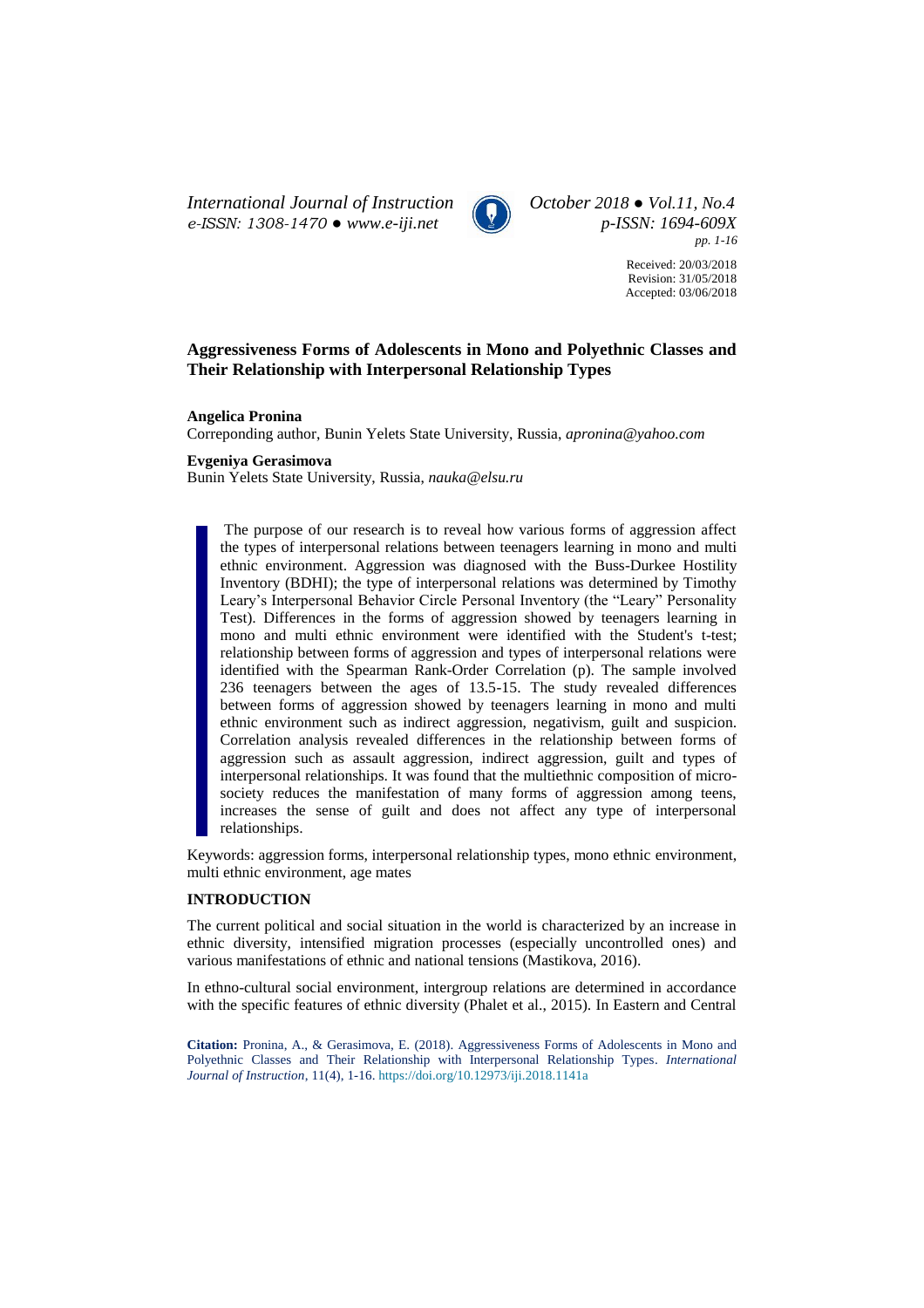Europe (for example, in Slovakia), migrants are subject to various forms of violence (Blazek, 2014). When apply the generalized models of structural equations to 2014 European Social Survey data, it is possible to find that life in more diverse communities is negatively associated with intergroup contact (Laurence et al., 2017). A total of 3178 Arab-Palestinian teenagers (aged 13-18 years) have completed an anonymous poll, which revealed that 28.4% of respondents had been committing serious assault violence against teens of other ethnic groups at least once a month (Massarwi and Khoury-Kassabri, 2017). Alarmingly, there is a high level of discrimination among the young people: two-thirds of teens were verbally abused, and one-sixth – assaultly were abused because of their ethnicity last year (Brown et al., 2014).

Two psychological reasons among many reasons that lead to interethnic conflicts can be distinguished (Rakhmatulin, 2013).

The first one is associated with the sense of belonging to a certain ethnos, contrast between own social/ethnic group and the others. The second is known as the "scapegoat", when the repressed negative and antisocial qualities of a personality are projected onto others, usually people of a different nationality. These reasons have a significant impact on the formation of ethnic intolerance and hostility (Rakhmatulin, 2013).

In the framework of a new constructionist paradigm of Russian sociological science, it is able to study the behavior of a person and his/her attitude to other people not only as a particular personality, but also as a representative of a certain social and ethnic group, representative of society and ethnos (Zhade et al., 2016).

Aggression and hostility have both external and internal effect. In the first case, they stipulate the features of interpersonal interaction, in the second – they serve as a psychological defense (Yarmolenko, 2004).

Ethno-political violence, ethnic tensions and national conflicts are caused by various reasons, associated with a number of negative psychological and behavioral outcomes (Light, 2017).

It is possible to consider aggression and hostility in the context of negative attitude towards the representatives of another culture and ethnos. Particular works disclose the issue of fatal out-group hostility as a means of maintaining group identification and stability (Vedder et al., 2016).

Adolescence is the most sensitive period in relation to external influences. Teenagers as a socio-demographic group have a number of socio-psychological characteristics due to their transitional age, unstable mind, biological maturation, the emotional component predominance, categorical judgments, maximalism, advice rejection, penchant for disobeying existing patterns of social development, regulated daily life. Instable world outlook, inadequate socio-psychological maturity, search for one's place in life, risk and social protest make the youth the most vulnerable group to extremist influence (Zinchenko et al., 2016).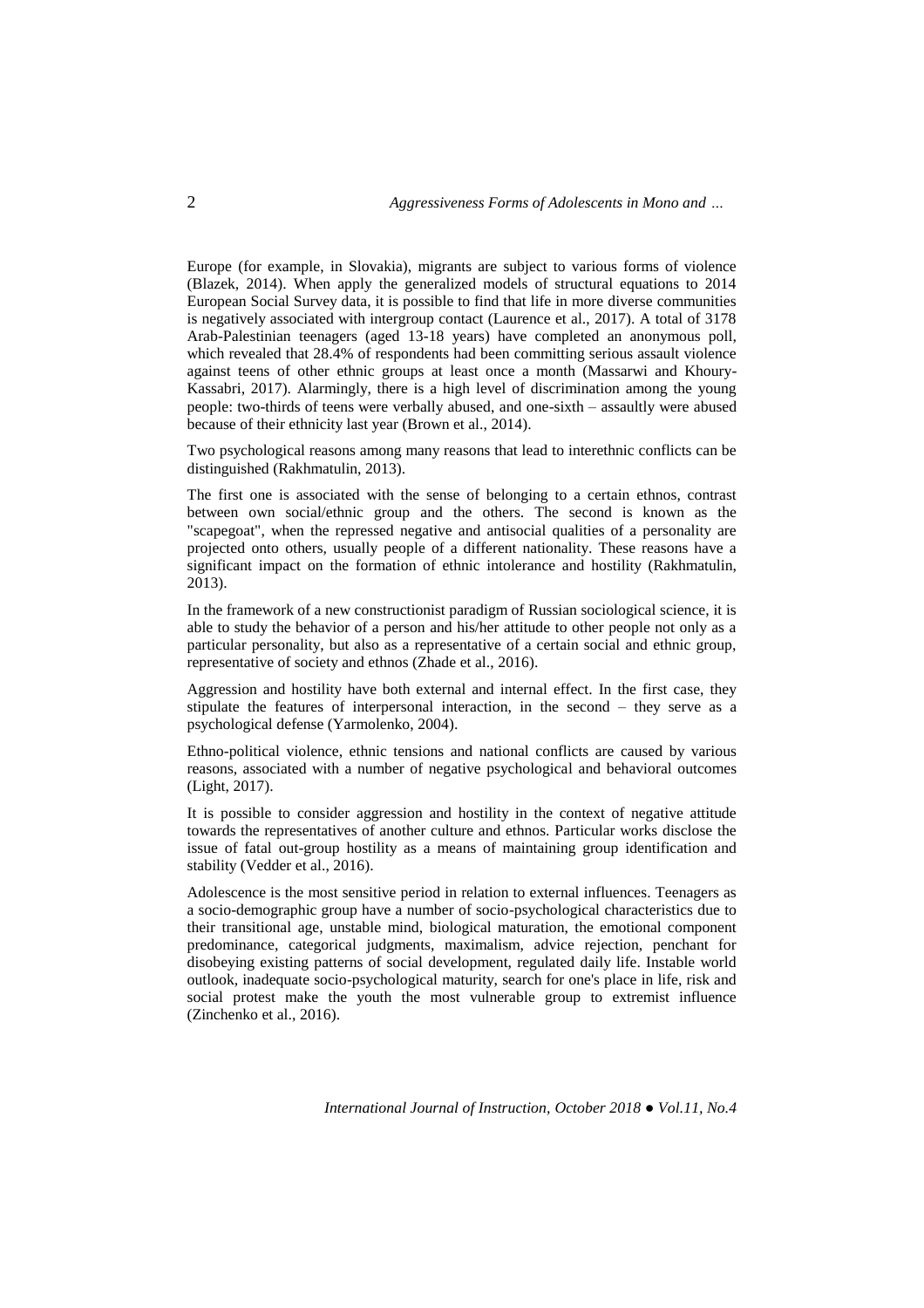# *Pronina & Gerasimova* **3**

Emotional and sensual self-actualization, as well as the search for entertaining content under the influence of group stereotypes, relations, attitudes and interests, is an important feature of the youth age (Munteanu and Dragomir, 2011). Adolescent crisis is manifested in the form of violent acts and episodes that can be initiated due to the ambiguous status of a teenager (Faris and Ennett, 2012).

Adolescence is characterized by specific features typical for this ontogenetic period: self-defense, jealous and biased attitude toward own personality, which structural component involves national identity (Benish-Weisman, 2016) and status among the age mates (Lee et al., 2017).

In this study, the hypothesis is as follows:

‒ forms of aggression and types of interpersonal relations between teenagers learning in mono and multi ethnic environment have significant differences;

‒ forms of aggression showed by teenagers learning in mono and multi ethnic environment can be correlated with the type of interpersonal relations.

Research results will make it possible to supplement fundamental and applied research on the problems of teens' ethnic identity effect on the affective (emotional) sphere and the sphere of relationships with teens of another ethnicity. They will also make it possible to develop psycho-pedagogical conditions and programs for addressing the problem of preventing and showing aggression in interpersonal relations between teenagers in multi-community and groups.

#### **Relevant Research**

Research on various aspects of aggression and hostility among teens shows that assault violence against age mates is a general form of aggression while the verbal violence is the most common form of aggression (Potirniche and Rodica, 2014). It also confirms a correlation between self-esteem, extraversion/introversion and aggressive behavior (Paisi-Lazarescu, 2014).

A detailed analysis of studies was conducted in 2005-2015 on the problem of racial/ethnic violence among teens and it revealed the race/ethnicity-based complexities in relationships and interpersonal violence among teens, which are justified by ethnicity significance (Rojas-Gaona et al., 2016).

Experimental results on identifying peculiarities of friendly relations in a group of students of different nationalities have showed that ethnic aspects can have different effects on friendship and negative ties with age mates of different nationalities. In particular, interethnic friendship in a group of students of different nationalities is less probable (Boda and Néray, 2015).

Studies of inter-ethnic violence between schoolchildren in a multi ethnic class have revealed that the choice of a student as an object of bullying and violence is based on his/her nationality; the predominance of inter- and intra-ethnic authoritarianism depends on the level of ethnic diversity in the classroom; inter-ethnic and intra-ethnic bullying increase with increasing levels of ethnic diversity (Tolsma et al., 2013).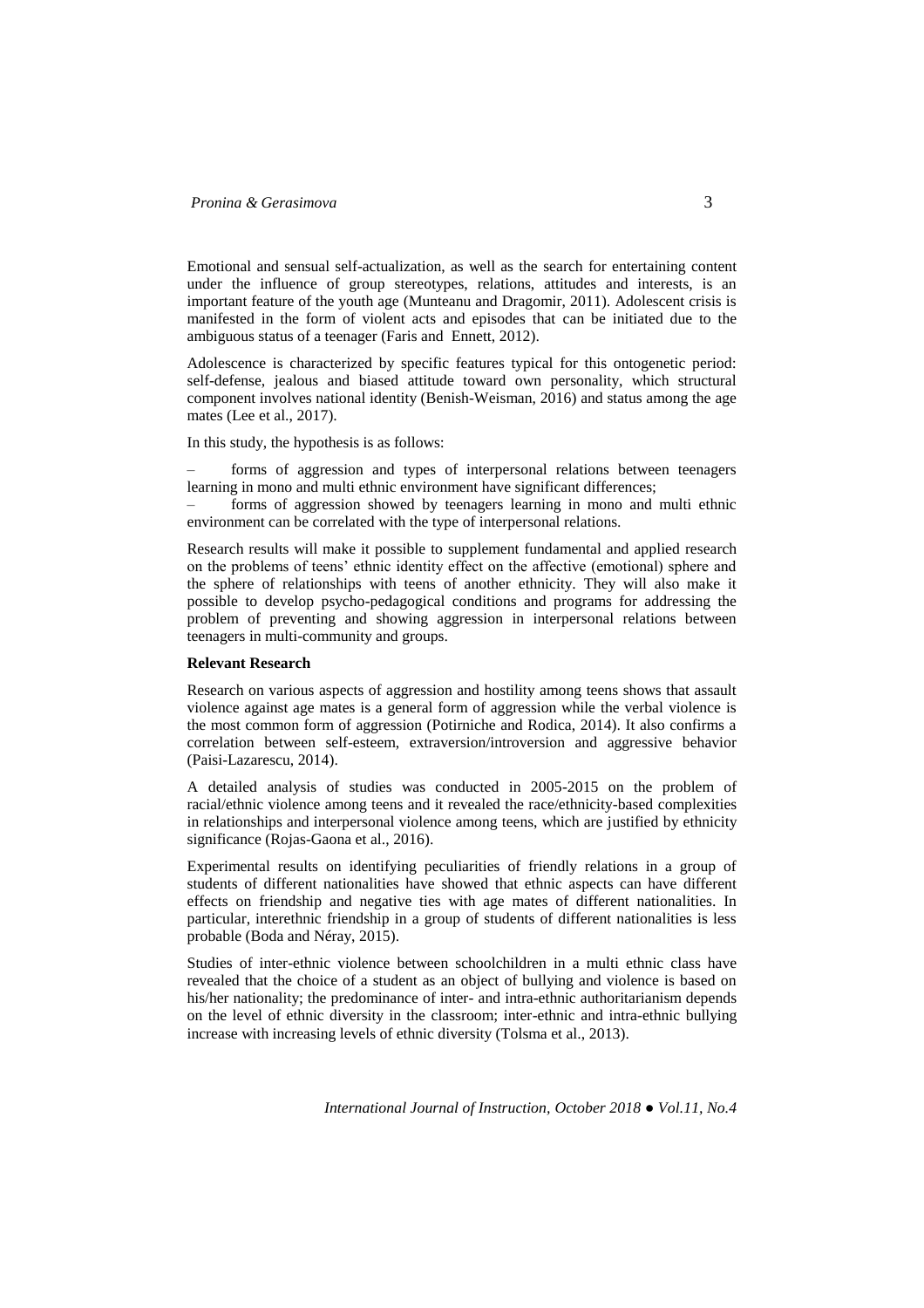Research on the influence of students' attitudes on the aggressive behavior of teens has showed that aggression is associated with students' status in the group (the higher is the status of the group the greater is the chance to record its members showing aggression) and increases in relation to age mates that do not respond to "leader's" friendship, [\(Faris](http://www.sciencedirect.com/science/article/pii/S037887331000033X#!) and [Ennett,](http://www.sciencedirect.com/science/article/pii/S037887331000033X#!) 2012). Aggression towards socially preferred students is associated with their greater popularity in the group (Peets and Hodges, 2014).

At the same time, there are foreign studies describing the positive attitude of teens learning in multi ethnic environment, as well as friendship with representatives of other ethnic groups: in multi ethnic schools, interethnic friendship relations are most often of high quality and depend on ethnic diversity (Bagci et al., 2014), friendly relations of the majority of age mates were based on national identity and related with friendly relations with representatives of other ethnic groups [\(Munniksma](http://www.sciencedirect.com/science/article/pii/S0147176714001461) et al., 2015). The way the teens percept the positive standards of contact in the class and the cultural distance has predicted the friendship relations between immigrants and non-immigrants (Schachner et al., 2015). Research on parallel and longitudinal relationships between ethnic identity and aggression showed by age mates in groups of immigrated teens show that ethnic identity is negatively linked to aggression and contributes to a relative reduction in future aggression against members of other nationalities (Benish-Weisman, 2016).

Early detection of negativistic manifestations and aggression will allow timely implementing preventive measures, correcting and preventing their further distribution. Our analysis of scientific works shows that there is insufficient number of studies revealing the differences in the forms of aggression showed by teenagers learning in mono and multi ethnic environment, as well as their correlation with the types of interpersonal relations in the class. These issues require experimental study and analysis. Therefore, it is expedient to study the differences in the forms of aggression and hostility showed by teenagers learning in mono and multi ethnic environment, as well as to study whether they influence the type of interpersonal relations among students in the group.

## **METHOD**

## **Design**

The study was conducted between January 2017 and May 2017.

We used the following diagram during the experiment. *Block I* – diagnosing aggression of teenagers' learning in mono and multi ethnic environment. Aggression and hostility were diagnosed with the *Buss-Durkee Hostility Inventory (BDHI)*. This is a 75-item true-false personality inventory. Based on processed and interpreted results, we determined the forms of aggression and the degree of their severity.

*Block II* – diagnosing interpersonal relations between teenagers' learning in mono and multi ethnic environment. Interpersonal relations were diagnosed with the *Timothy Leary's Interpersonal Behavior Circle Personal Inventory ("Leary" Personality Test)*, which included 128 evaluative judgments grouped into 8 subscales characterizing the following types of interpersonal relationships: authoritarian, selfish, aggressive,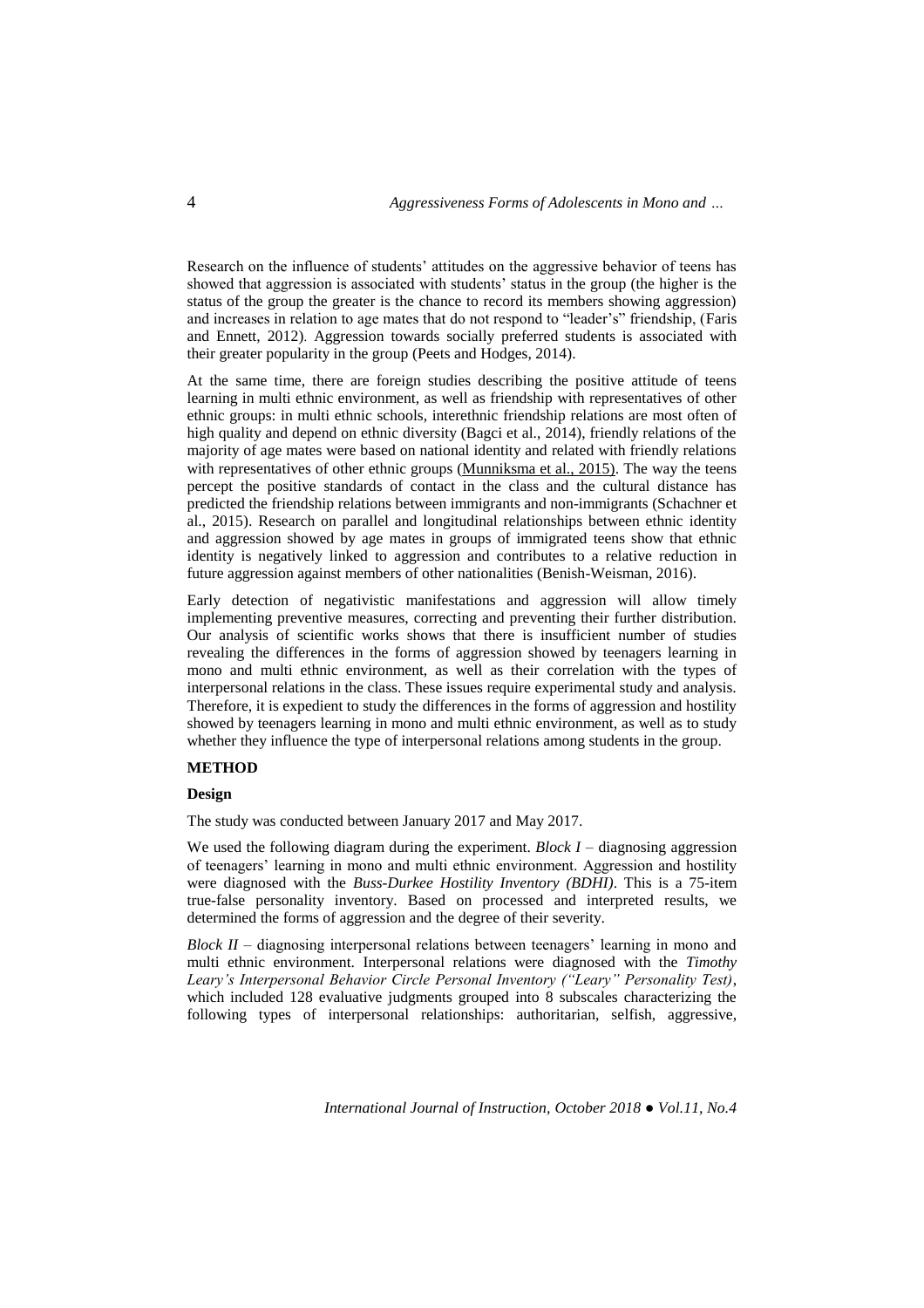suspicious, subordinate, dependent, friendly, altruistic. Based on diagnostic results, we determined the severity indices for different types of interpersonal relations.

*Block III* – comparative analysis of aggression showed by and interpersonal relations between teenagers learning in mono and multi ethnic environment. Differences in aggression and interpersonal relationships were identified with the *Student's t-test* in SPSS Statistics.

*Block IV* – finding the relationship between aggression showed by and interpersonal relations between teenagers learning in mono and multi ethnic environment. Since data distribution for each method did not match the normal distribution, relationship between the indices of hostility, aggression and interpersonal relationships was calculated with the *Spearman Rank-Order Correlation* (p) in the SPSS Statistics.

The diagnosis was carried out in an individual form under the supervision of school psychologist in order to exclude possible copying, rewriting, discussion of answers of other possible, which could be performed during the diagnosis in a group.

Before the procedure, we informed the teens that diagnosis results would be confidential. We asked the subjects to answer sincerely and truthfully, and to write any symbol or sign in the "subject" column of the registration form.

The BDHI of each teenager is a 75-item true-false registration form.

## **Participants**

The survey was taken by 236 teenagers (7-8 grades) learning at schools of the Lipetsk and Sakhalin Regions: 116 teenagers were learning in mono ethnic environment (Lipetsk Region), and 120 – in multi ethnic environment (Sakhalin Region) (see Table 1).

Table 1

Diversification of schoolchildren by nationality in multi ethnic class

| Nationality             | Percentage |
|-------------------------|------------|
| Russian representatives | 33.8       |
| Armenians               | 9.7        |
| Azeris                  | 4.6        |
| Gypsies                 | 7.6        |
| <b>Tatars</b>           | 12.2       |
| Chuvashes               | 3.8        |
| Ukrainians              | 8.8        |
| Koreans                 | 3.5        |
| Mordovians              | 2.5        |
| <b>Belarusians</b>      | 5.5        |
| <b>Nivkhes</b>          | 3.8        |
| Ulta people             | 3.8        |
| Mari people             | 0.4        |

Participants of the experiment were 13.5-15 years old (mean age: 14.2; standard deviation:  $\pm$  0.4).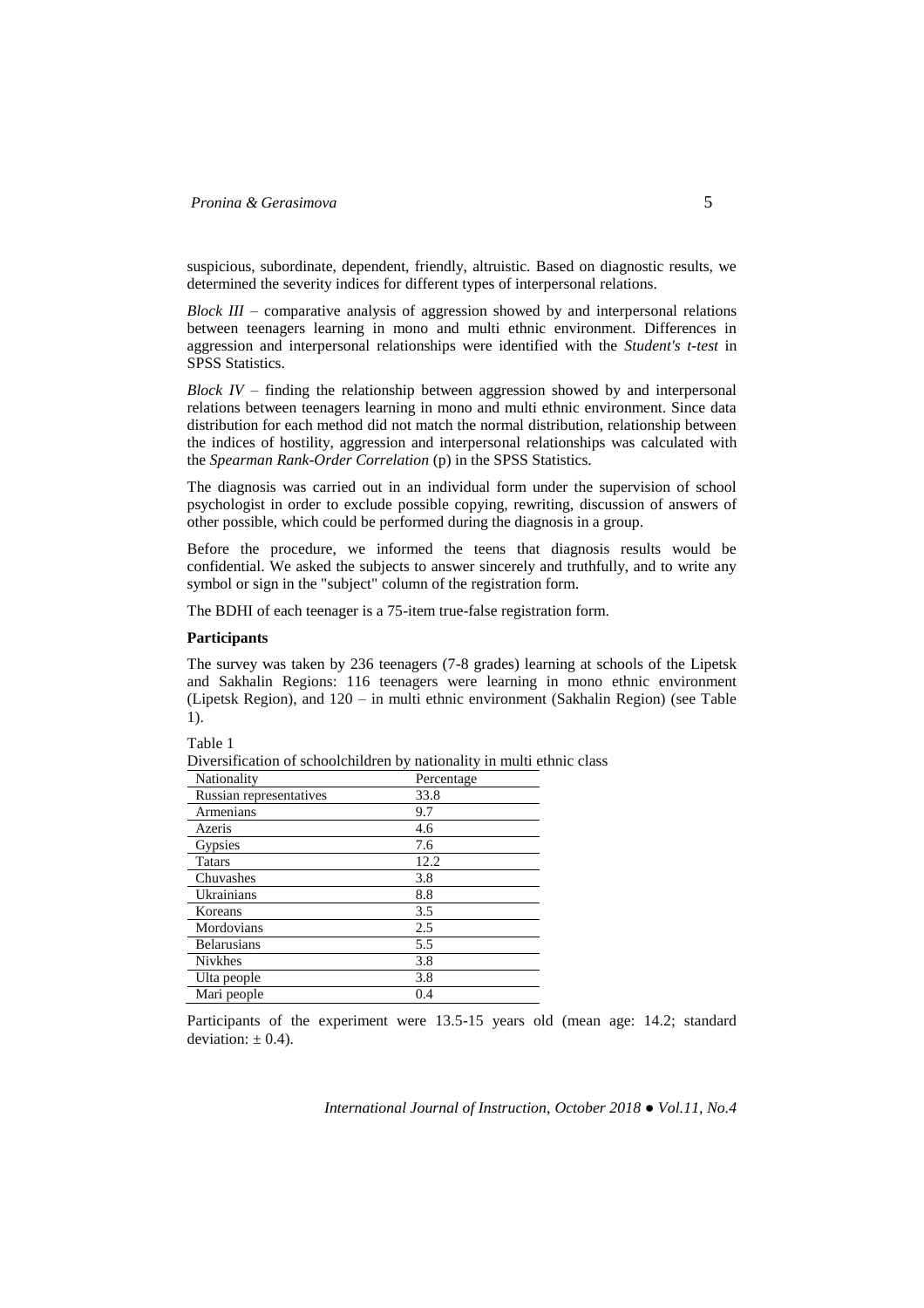## **Instruments**

In the study each participant was individually examined. There were no risks and inconveniences associated with participation in the study. We analyzed which survey items may be difficult for teens to understand (meaning of words or situation in general). Teenagers took part in the experiment on a voluntary basis, and we received a written agreement from their parents. Each diagnostic method was applied by an experimenter under the supervision of a school psychologist, who monitored the compliance with ethical standards. All information for each subject was coded and entered into the coding table. On the one hand, this provided confidentiality of results and, on the other hand – was used to process data (variables) in SPSS Statistics.

Statistical data analysis was carried out with the IBM SPSS Statistics 22.

We used the Kolmogorov-Smirnov Test, designed to compare the experimental data with normal distribution, in order to reveal normal distribution. The test showed that the attributed distribution in the sample of mono ethic teenagers and in the sample of multi ethic teenagers follows the law of normal distribution and testifies to the legitimacy of applying the Student's t-test.

Data reliability is ensured by the reliability and validity of diagnostic methods, their compliance with the research goals and the age of the test subjects, accurate adherence to the procedure, representative sampling and by the application of statistical data processing methods.

The answers were assessed according to eight scales: assault, indirect aggression, verbal aggression, irritability, negativism, resentment, suspicion and guilt. Results were processed with a processing key – inventory number distributions by scales and scoring the corresponding true-false answers in each scale. Aggression index was calculated for each scale by summing up the scores.

The "Leary" Personality Test was carried out with each teenager individually. He/she was offered a registration form with 128 evaluative judgments. The following instruction was used during the completing: *State positive with a + sign for those judgments that correspond to your self-image. If you are not certain that the + sign should be used – write nothing*.

These judgments are grouped into 8 factors (octant): each octant corresponds to a certain type of interpersonal relations: *authoritarian, independent // dominant, aggressive, distrustful // skeptical, subordinate // dependent, cooperative, altruistic*. The scores were calculated with a key for each octant.

## **FINDINGS**

In Block I, based on the BDHI results, we found that aggression index of the total sample has a moderate degree of severity (Figure 1)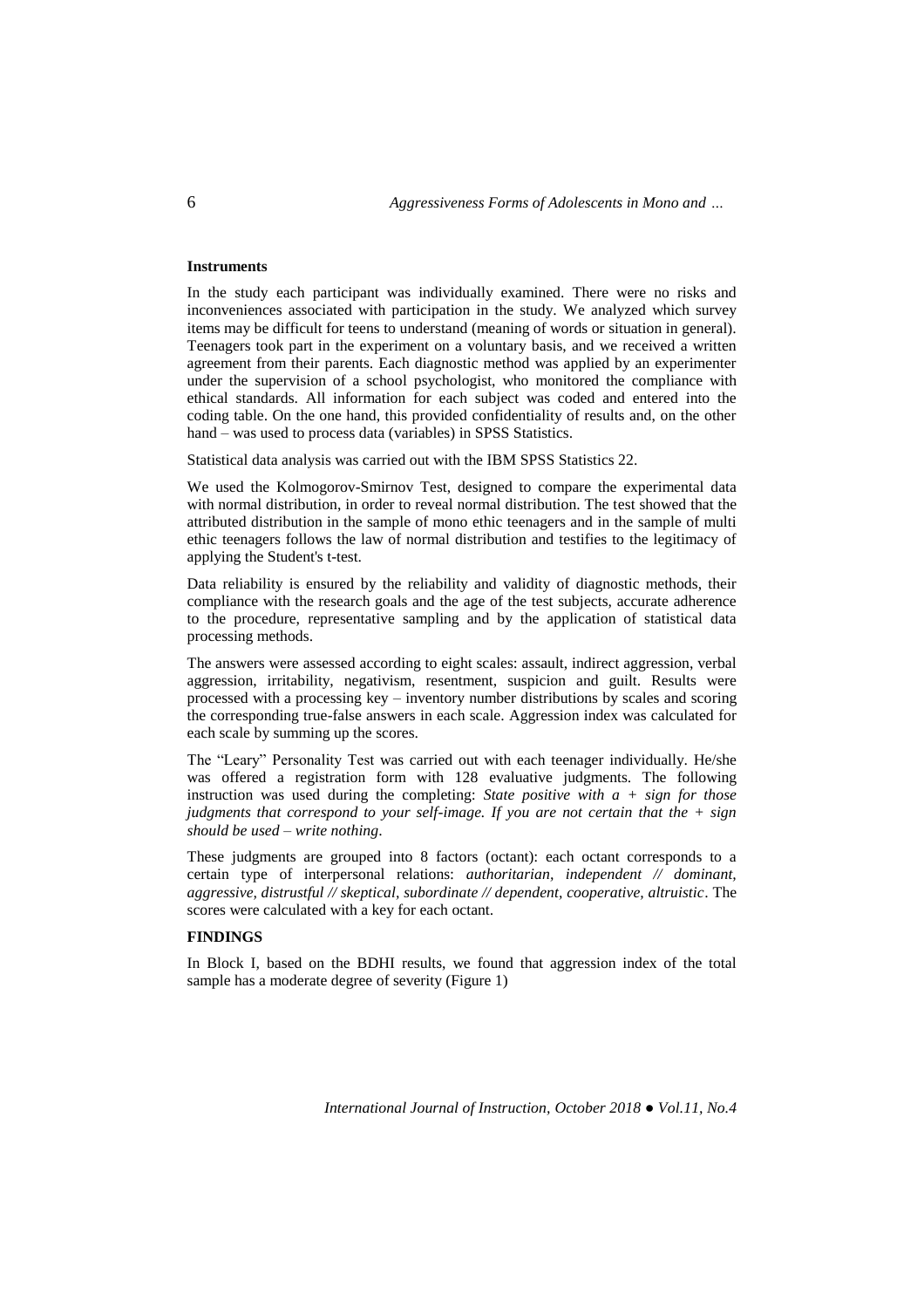

#### Figure 1

Percentage ratio of aggression severity among teens in the total sample, %



### Figure 2

Percentage ratio of aggression severity among teens' learning in mono and multi ethnic environment, %

At the same time, diagnostic results show that the maximum aggression severity is higher among mono ethnic teenagers compared to multi ethnic teenagers. The minimum aggression severity is higher among the multi ethnic teenagers than the mono ethnic teenagers.

#### Table 1

Mean values (standard deviation) of severity: different forms of aggression showed by teenagera learning in mono and multi ethnic environment

| Forms of Aggression |        |        |         |                 |            | Forms of Hostility |           |           |
|---------------------|--------|--------|---------|-----------------|------------|--------------------|-----------|-----------|
|                     | ssaul  | erbal  | ndirect | $\sin$<br>egati | ritability | Έ                  | uspi<br>ū | esentment |
| Mono<br>ethnic      | 75.2   | 71.6   | 78.6    | 65.5            | 73.1       | 57.8               | 72.1      | 72.2      |
| class               | (27.4) | (24.6) | (27.1)  | (28.9)          | (20.9)     | (27.4)             | (27.4)    | (31.5)    |
| Multi ethnic class  | 73.0   | 68.4   | 69.6    | 56.8            | 69.7       | 61.9               | 61.8      | 59.3      |
|                     | (23.5) | (25.9) | (26.2)  | (31.7)          | (24.1)     | (28.3)             | (28.2)    | (28.0)    |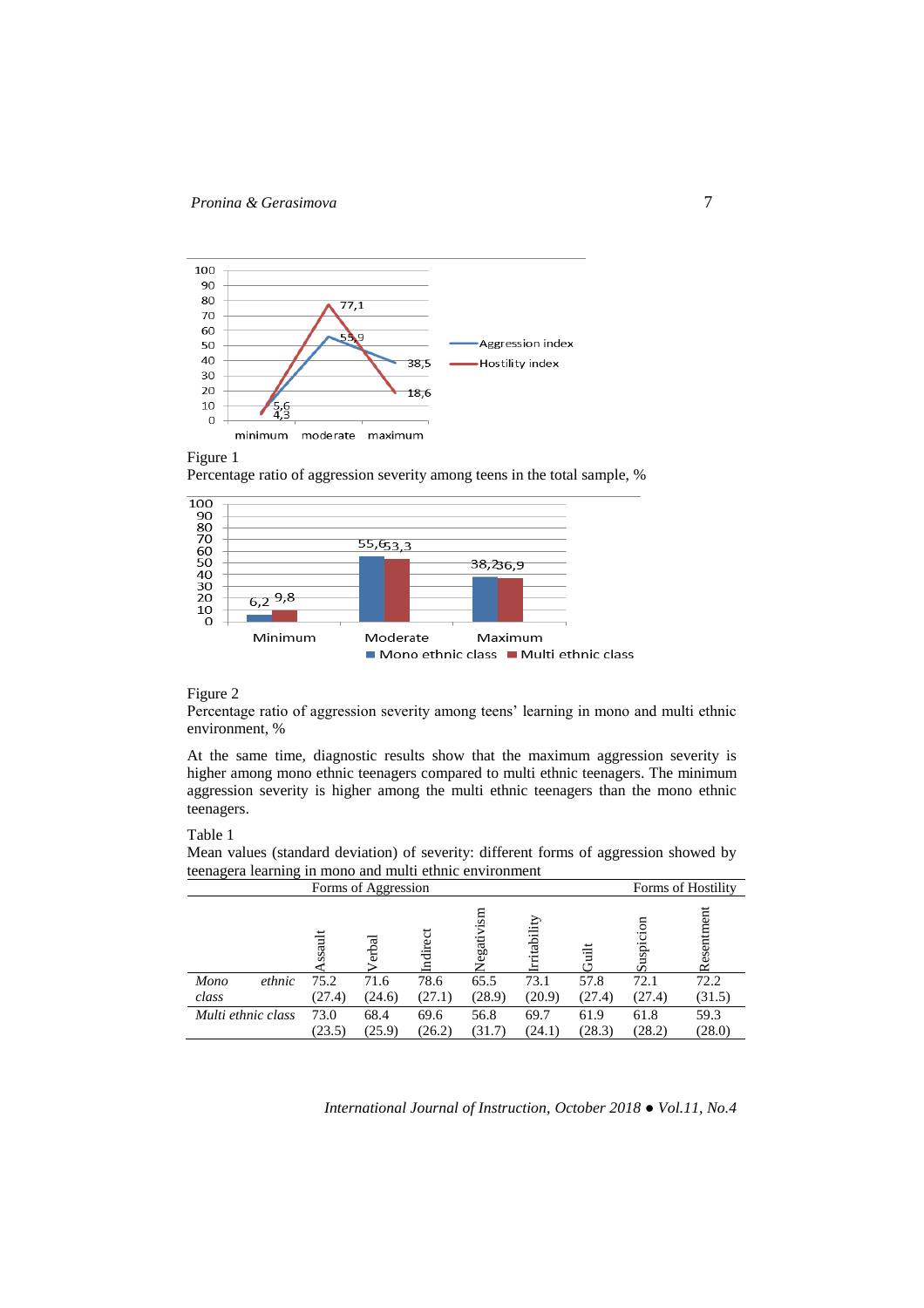Calculation of mean values for particular forms of aggression allowed making conclusion about high mean values in mono ethnic environment compared to the multi ethnic environment. We also found that mean values for guilt are higher in teens' learning in multi ethnic environment than in teens' learning in mono ethnic environment.

The highest mean values for indirect and assault aggression were measured in both samples. Mean values for suspicion were almost equally high; mean values for resentment were average in mono ethnic groups. The lowest mean value was measured for guilt in mono ethnic environment. This indicates the low ability of teen learning in these classes to experience feelings of guilt in the process of and after aggression. The lowest mean value for negativism was measured in teens' learning in multi ethnic environment.

In Block II*,* we identified the varying degrees and indices of interpersonal relations among the subjects.

Table 2

Mean values (standard deviation) and percentage ratio for different types of interpersonal relationships between teenagers learning in mono and multi ethnic environment

|                                  | Oominant/leading.<br>uthoritarian | Independent/dominant.<br>Selfish | Aggressive | Mistrustful/skeptical<br>Suspicious | Subordinate | Dependent | Cooperative-conventional<br>Friendly | Responsible-generous.<br>Altruistic |
|----------------------------------|-----------------------------------|----------------------------------|------------|-------------------------------------|-------------|-----------|--------------------------------------|-------------------------------------|
| Mean values (standard deviation) |                                   |                                  |            |                                     |             |           |                                      |                                     |
| Mono                             | 12.6                              | 10.8                             | 13.1       | 10.9                                | 14.2        | 11.6      | 10.5                                 | 11.6                                |
| ethnic class                     | (2.36)                            | (2.69)                           | (2.98)     | (2.77)                              | (3.06)      | (3.09)    | (2.68)                               | (2.73)                              |
| Multi                            | 11.6                              | 11                               | 10.7       | 11.0                                | 10.9        | 10.5      | 11.8                                 | 13.8                                |
| ethnic class                     | (2.46)                            | (2.65)                           | (3.66)     | (2.72)                              | (3.78)      | (2.71)    | (2.25)                               | (1.80)                              |
| Percentage ratio                 |                                   |                                  |            |                                     |             |           |                                      |                                     |
| Mono                             | 6.4                               | 13.1                             | 18.4       | 6.8                                 | 13.9        | 10.4      | 12.6                                 | 18.4                                |
| ethnic class                     |                                   |                                  |            |                                     |             |           |                                      |                                     |
| Multi                            | 4.9                               | 11.5                             | 15.2       | 7.3                                 | 12.5        | 9.6       | 14.7                                 | 24.3                                |
| ethnic class                     |                                   |                                  |            |                                     |             |           |                                      |                                     |

Data obtained with the *"Leary" Personality Test* suggest that mean values in the mono ethnic class are higher among teens with authoritarian, aggressive, subordinate and dependent types of interpersonal relationships. In multi ethnic environment, mean values are higher among teens with selfish, suspicious, friendly and altruistic types of interpersonal relationships.

In the quantitative (percentage) ratio, higher percentages were found in multi ethnic environment among teens with such types of interpersonal relations as friendly,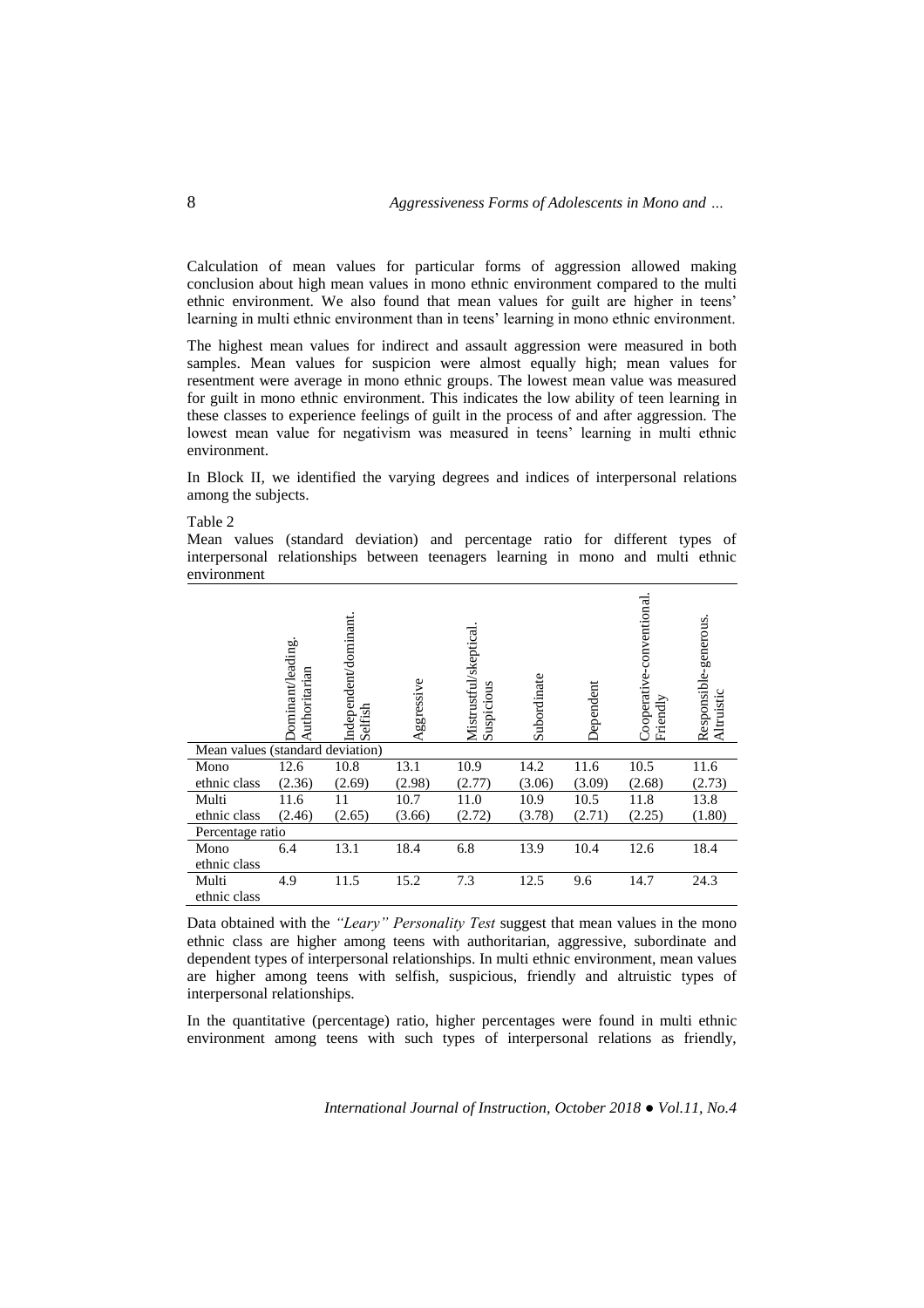altruistic, suspicious, and in mono ethnic environment – among teens with such types of interpersonal relations as authoritarian, selfish, aggressive, subordinate and dependent.

At the same time, mathematical analysis with the Student's t-test allows us to testify to the absence of significant differences in the types of interpersonal relationships among teens' learning in mono and multi ethnic environment.

Table 3

Students' t-tests: comparison of different types of interpersonal relationships between teenagers learning in mono and multi ethnic environment

|                             | ominant/leading.<br>uthoritarian | Independent/dominant<br>Selfish | ggressive | Mistrustful/skeptical<br>Suspicious | Subordinate | bependent | Friendly<br>conventional<br>Cooperative | generous<br>Responsible-<br>Altruistic |
|-----------------------------|----------------------------------|---------------------------------|-----------|-------------------------------------|-------------|-----------|-----------------------------------------|----------------------------------------|
| Significance of differences |                                  |                                 |           |                                     |             |           |                                         |                                        |
| ethnic<br>Mono              | 0.001                            | 0.55                            | 1.75      | 0.79                                | 0.51        | 0.003     | 1.67                                    | 1.24                                   |
| class $(n=116)$             |                                  |                                 |           |                                     |             |           |                                         |                                        |
| Multi<br>ethnic             |                                  |                                 |           |                                     |             |           |                                         |                                        |
| class $(n=120)$             |                                  |                                 |           |                                     |             |           |                                         |                                        |

Let's present the data of a comparative analysis of aggression and interpersonal relations between teens' learning in mono and multi ethnic environment conducted using the Student's t-test.

#### Table 4

Students' t-test: comparison of different forms and scales of aggression showed by teens' learning in mono and multi ethnic environment

| Forms of Aggression and                                                                                                                                                                                                                                                                                                                                                                                         | Mean values (standard deviation) | Significance of    |             |  |
|-----------------------------------------------------------------------------------------------------------------------------------------------------------------------------------------------------------------------------------------------------------------------------------------------------------------------------------------------------------------------------------------------------------------|----------------------------------|--------------------|-------------|--|
| Hostility                                                                                                                                                                                                                                                                                                                                                                                                       | Mono ethnic class                | Multi ethnic class | differences |  |
|                                                                                                                                                                                                                                                                                                                                                                                                                 | $(n=116)$                        | $(n=120)$          |             |  |
| Assault                                                                                                                                                                                                                                                                                                                                                                                                         | 75.2 (27.4)                      | 73.0 (23.5)        | 1.81        |  |
| Verbal                                                                                                                                                                                                                                                                                                                                                                                                          | 71.6(24.6)                       | 68.4 (25.9)        | 1.32        |  |
| Indirect                                                                                                                                                                                                                                                                                                                                                                                                        | 78.6 (27.1)                      | 69.6(26.2)         | $2.43*$     |  |
| Negativism                                                                                                                                                                                                                                                                                                                                                                                                      | 65.5(28.9)                       | 56.8 (31.7)        | $2.01*$     |  |
| Irritability                                                                                                                                                                                                                                                                                                                                                                                                    | 73.1 (20.9)                      | 69.7(24.1)         | 1.12        |  |
| Guilt                                                                                                                                                                                                                                                                                                                                                                                                           | 57.8 (27.4)                      | 61.9(28.3)         | $2.44*$     |  |
| Suspicion                                                                                                                                                                                                                                                                                                                                                                                                       | 72.1 (27.4)                      | 61.8(28.2)         | $2.02*$     |  |
| Resentment                                                                                                                                                                                                                                                                                                                                                                                                      | 72.2(31.5)                       | 59.3 (28.0)        | 1.115       |  |
| $M_{\odot}$ $\rightarrow$ $M_{\odot}$ $\rightarrow$ $M_{\odot}$ $M_{\odot}$ $M_{\odot}$ $\rightarrow$ $M_{\odot}$ $\rightarrow$ $M_{\odot}$ $\rightarrow$ $M_{\odot}$ $\rightarrow$ $M_{\odot}$ $\rightarrow$ $M_{\odot}$ $\rightarrow$ $M_{\odot}$ $\rightarrow$ $M_{\odot}$ $\rightarrow$ $M_{\odot}$ $\rightarrow$ $M_{\odot}$ $\rightarrow$ $M_{\odot}$ $\rightarrow$ $M_{\odot}$ $\rightarrow$ $M_{\odot}$ |                                  |                    |             |  |

*Note:* \* - significant differences found at *p <*0,05, Т-test =1.969; 2.601

Analysis showed that differences in aggression among teens' learning in mono and multi ethnic environment were found in the following scales: indirect aggression (2.43), negativism (2.01), guilt (2.44) and suspicion (2.02); and no differences in assault and verbal aggression, irritability and resentment.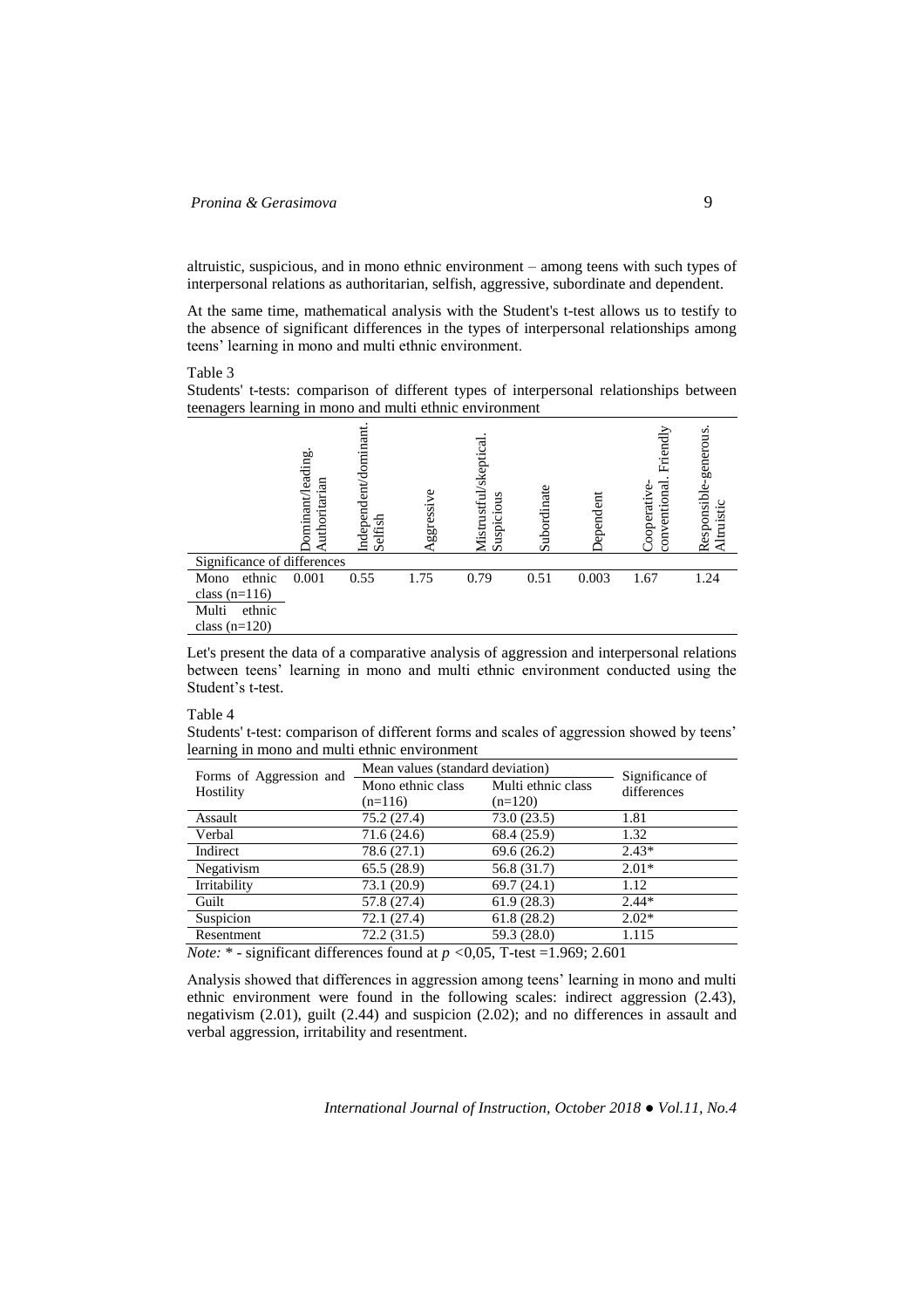Relationship between aggression showed by and interpersonal relations between teens' learning in mono and multi ethnic environment was determined with the *Spearman Rank-Order Correlation* (p). This allowed us to create a matrix of mutual correlations and to determine the different types of interrelations.

#### Table 5

Matrix of mutual correlations between different forms of aggression/hostility showed by and different types of interpersonal relationships between teenagers (mono ethnic class – top line; multi ethnic class – bottom line)

| Forms of Aggression<br>and Hostility | Oominant/leading.<br>Authoritarian | Independent/dominant.<br>Selfish | Aggressive           | Mistrustful/skeptical.<br>Suspicious | Subordinate | Dependent | Cooperative-conventional.<br>Friendly | Responsible-generous.<br>Altruistic |
|--------------------------------------|------------------------------------|----------------------------------|----------------------|--------------------------------------|-------------|-----------|---------------------------------------|-------------------------------------|
| Assault                              | $0.25**$                           | $0.26**$<br>$0.26**$             |                      |                                      | $-0,184*$   |           | $-0.24**$                             | $-0.29**$                           |
| Verbal                               |                                    |                                  |                      |                                      |             |           |                                       |                                     |
| Indirect                             | $-0.26**$                          | $0.35**$                         |                      | $0.29**$<br>$0.26*$                  | $0.184*$    | $0.25*$   |                                       |                                     |
| Negativism                           |                                    |                                  |                      |                                      |             |           |                                       |                                     |
| Irritability                         |                                    | $0.184*$                         |                      |                                      |             |           |                                       |                                     |
| Guilt                                |                                    |                                  |                      | $0.29**$                             |             |           |                                       |                                     |
|                                      | $-0.24**$                          |                                  |                      |                                      | $0.184*$    |           | $0.28**$                              | $0.179*$                            |
| Suspicion                            |                                    | $0.184*$                         | $0.184*$<br>$0.26**$ |                                      |             |           |                                       |                                     |
| Resentment                           |                                    |                                  |                      |                                      |             |           |                                       |                                     |
| ماله ماله<br>$\mathbf{X}$            | 0.01 <sub>0</sub>                  | 0.07                             |                      |                                      |             |           |                                       |                                     |

*Note:* \*\* – *p <*0,01;\* – *p <*0,05.

Results of cross correlations between forms of aggression showed by and types of interpersonal relations among teens' learning in mono and multi ethnic environment show some similarities and differences in their structure (Table 5).

In particular, there are no interrelations between verbal aggression, negativism, resentment and all types of interpersonal relations; between suspicion, irritability, indirect aggression and friendly, altruistic types of interpersonal relations; between assault, indirect aggression, irritability, guilt and aggressive type of interpersonal relations; between all indicators of aggression/hostility and dependent type of interpersonal relations in the two studied samples.

At the same time, similarities in the structure of relationship between forms of aggression/hostility and types of interpersonal relations among teens' learning in mono and multi ethnic environment can be traced as follows: between assault aggression and selfish type of interpersonal relations; between indirect aggression and suspicious type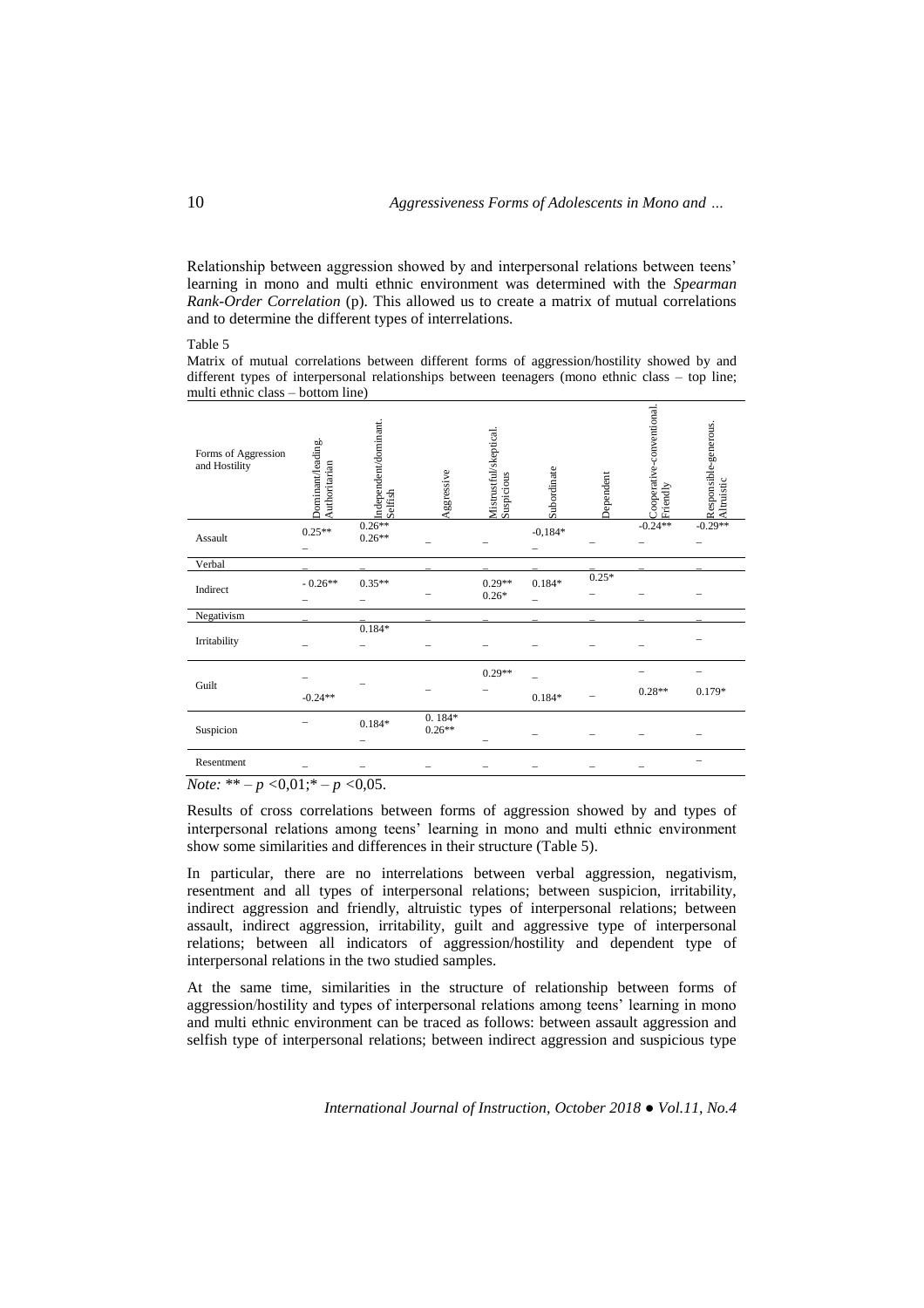## *Pronina & Gerasimova* 11

of interpersonal relations; between suspicion and aggressive type of interpersonal relations. We found the following differences: there is a relationship between assault aggression and authoritarian, subordinate, friendly, altruistic types of interpersonal relations; between indirect aggression and authoritarian, selfish, subordinate, dependent types of interpersonal relations; between suspicion and selfish, aggressive types of interpersonal relations in teens' learning in mono ethnic environment. Naturally, there is no such link in multi ethnic samples. In fact, there is a greater number of relationships between guilt and authoritarian, subordinate, friendly and altruistic types of interpersonal relations in contrast to mono ethnic sample.

The revealed interrelations involve negative reverse relations between assault aggression and the subordinate type of interpersonal relations  $(-0.184, \text{ at } p \le 0.05)$ , between indirect aggression and authoritarian type of interpersonal relations in mono ethnic environment; between guilt and authoritarian type of interpersonal relations  $(-0.24, \text{ for } p < 0.05)$  in multi ethnic environment.

Obtained data allowed us to conclude that our hypothesis was partly confirmed.

It is shown that teenagers learning in mono ethnic environment have higher (in percentages) index of aggression/hostility than teenagers learning in multi ethnic environment despite of the overall moderate severity in the total sample. We also measured higher mean values for almost all forms of aggression (assault, verbal, indirect, negativism, irritability, suspicion and resentment), except for guilt, which was somewhat higher in teens' learning in multi ethnic environment.

At the same time, there are insignificant differences in such forms of aggression/hostility among teenagers learning in mono and multi ethnic environment as indirect aggression, negativism, guilt and suspicion. There are also no differences in values measured for assault and verbal aggression, irritability, and resentment. We assume that in ethnically homogeneous and ethnically diverse groups (classes) of adolescents, many forms of aggression have common social and psychological characteristics. It is possible to suggest that inter-ethnic relations of teens in the group reduce manifestations of indirect aggression, negativism and suspicion.

In mono and multi ethnic environment, picture of interpersonal relationships between students looks diverse. In mono ethnic environment, however, aggressive and altruistic types of relations predominate in an equal percentage; the altruistic type prevails among teenagers learning in multi ethnic environment. However, there was no difference between the types of interpersonal relations between teens in these classes, which can be explained by the fact that interpersonal relations in the class are not conditioned by diversity/homogeneity of the ethnic composition.

Correlation analysis in both samples of teenagers learning in mono and multi ethnic environment revealed an insignificant number of moderate correlations between forms of aggression and types of interpersonal relationships.

We found a positive relationship between the assault and many types of interpersonal relationships. This shows that interpersonal relations in an ethnically homogeneous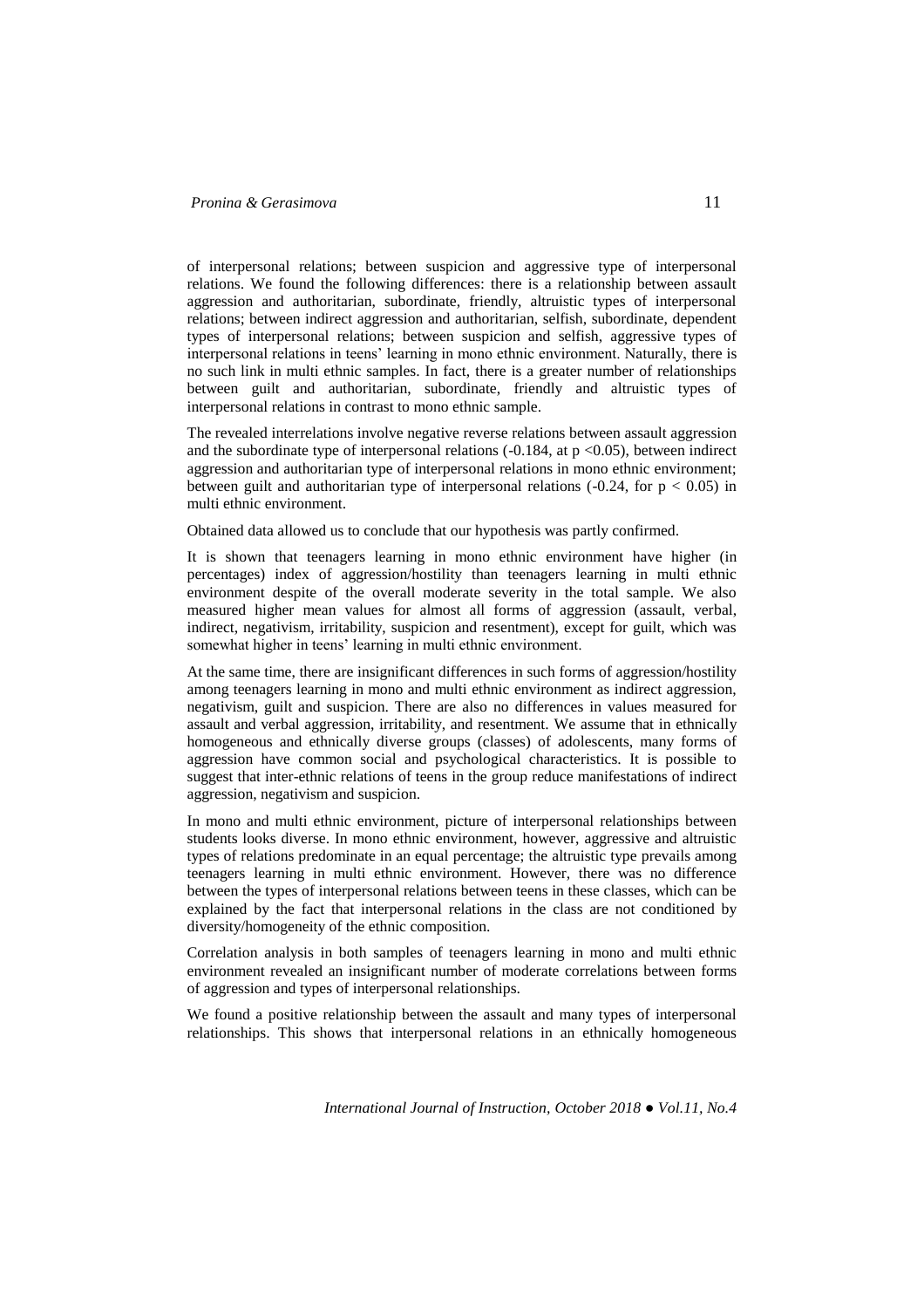group are accompanied by assault and indirect aggression. In particular, authoritarian type of interpersonal relationships is typical for teens, who can use external physical influences on age mates to maintain authority in the group. This confirms the results of studies, in which authoritarian power is accompanied by forceful influences on other people. High-level physical aggression is not typical for friendly and altruistic types of interpersonal relations between teens' learning in mono ethnic groups; low-level physical aggression is typical for a subordinate type of interpersonal relations.

Teens learning in mono and multi ethnic environment have prosperity for selfishness in interpersonal relations, which is accompanied and characterized by high-level physical aggression. Similarity in the presence of such a connection is due to the existence of egoism as an age-specific feature of adolescence.

We found similarities in correlation interrelations between indirect aggression and suspicious type of interpersonal relations. In particular, the higher are the level of distrust, difficulties in communication and fear of a bad attitude, the higher will be the latent aggression.

An aggressive type of interpersonal relations, unfriendly behavior and quick temper increase suspicion as an indicator of hostility.

#### **DISCUSSION**

This research shows that assault as a form of aggression is typical for teenagers learning in mono and multi ethnic environment, which is confirmed by the results presented in (Potirniche and Rodica, 2014). The lack of interrelations between assault and types of interpersonal relations in multi ethnic groups is attributed to the fact that teens learning in groups with a diverse ethnic composition do not use physical and indirect aggression to establish and maintain interpersonal relationships and own status. This is consistent with data on the presence of positive friendly relationships in interethnic groups (Bagci et al., 2014). The level of physical aggression detected in mono and multi ethnic groups was lower than it was noted in other foreign studies (Tolsma et al., 2013). This confirms the data on the low level of aggression provided by Jennifer M. Reingle Gonzalez and Mildred M. Maldonado-Molina (Reingle et al., 2012).

The existence of a relationship between the authoritarian type of interpersonal relations and assault among teens learning in multi ethnic environment confirms the revealed positive relationship between self-efficacy and physical aggression (Piko and Pinczés, 2014). The revealed relationship between the selfish type of interpersonal relationships and aggression in mono ethnic groups is confirmed by the study illustrating that teenagers showing signs of narcissism also show more aggression (Barry et al., 2017). Teenagers with a high level of narcissism can try to strengthen their social status through prosocial behavior and aggression (Kauten and Barry, 2014).

In terms of in interpersonal relationships, they have propensity mostly for a sense of guilt; it determines and significantly correlates with almost all types of interpersonal relationships, especially with friendly relations. In particular, we identified a negative interrelation between the guilt and the authoritarian type of interpersonal relationships.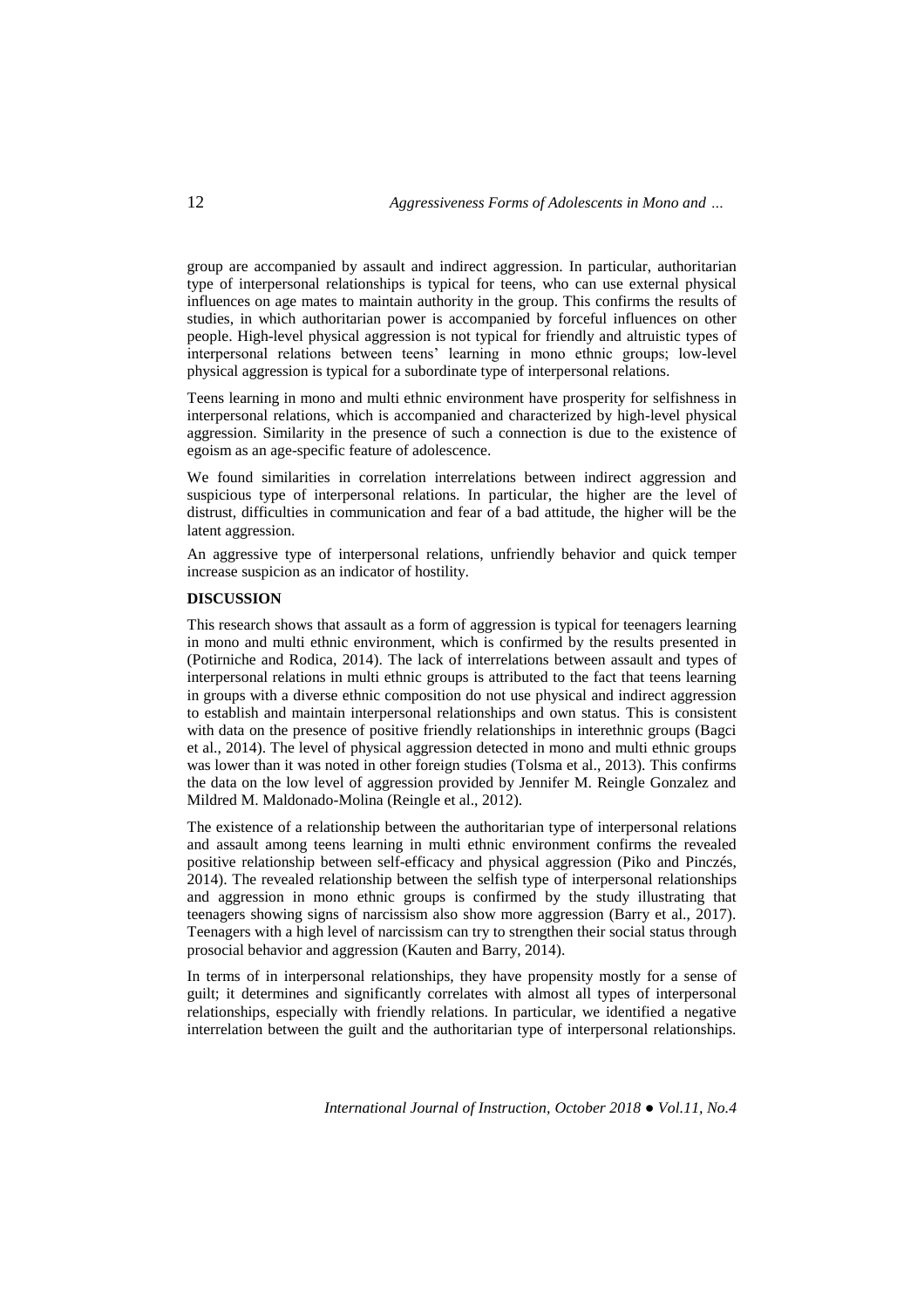## *Pronina & Gerasimova* 13

In other words, the authoritarian type of interpersonal relationships is less strong as the sense of guilt increases among teens learning in a multi ethnic environment. This confirms the existence of a positive interrelation between guilt and friendly, and altruistic types of interpersonal relationships. There is no such an interrelation in mono ethnic environment. The revealed feature is described by T. Colasante, A. Zuffianò, TMalti (2015), who found that a high level of guilt reduces aggression and promotes a positive attitude towards other people.

The absence of interrelations between indirect aggression and types of interpersonal relations indicate greater openness in the relationship between teenagers of different nationalities learning in multi ethnic environment rather in mono ethnic one.

A variety of education programs are developed for teenagers and school teachers to reduce aggression among teenagers learning in multi ethnic environment. Schools should focus on preventive education and counseling teenagers on the problems of relationship with age mates and aggressive behavior. Besides, training teachers and consultants on the job to make them understand these relationships can help teens to improve their relationships with age mates better while reducing aggressive behavior (Kim and Rai Nho, 2017). Measures to develop inter-ethnic friendly relations between immigrants and non-immigrants should be focused on reducing the cultural distance and improving the communication standards within the intergroup (Schachner et al., 2015). As for ethnic discrimination, we suggest promoting positive cultural exchanges between students of different ethnic groups, such as participation in ethnic events or other forms of active cultural preservation (Brown et al., 2014). We developed measures to reduce discrepancies and differences between ethnic groups, ways to enhance the opportunities for positive social interaction between representatives of ethnic majority and minorities and inter-group friendly relations (Vervoort et al., 2010).

It is important to note that this study was not without limitations. Firstly, strict correlation analysis did not allow identifying differences between different forms of aggression showed by teenagers of specific ethnic groups. Secondly, it did not allow establishing the cause-and-effect relations between the ethnic identity and forms of aggression. Thirdly, it is necessary to check whether our conclusions can really be generalized for other groups and ages. Our study can be extended and continued in a direction of gender differences between different forms of aggression, showed by teenagers learning on mono and multi ethnic environment, and their correlation with different types of interpersonal relationships.

## **CONCLUSION**

This study reveals differences between different forms of aggression, showed by teenagers learning in mono and multi ethnic environment, and their correlation with different types of interpersonal relationships. The results show that there are some differences in the forms of aggression, in particular indirect aggression, negativism, guilt and suspicion, as well as that there are no differences between different types of interpersonal relationships between teens learning in mono and multi ethnic environment. Correlation analysis of different forms of aggression and types of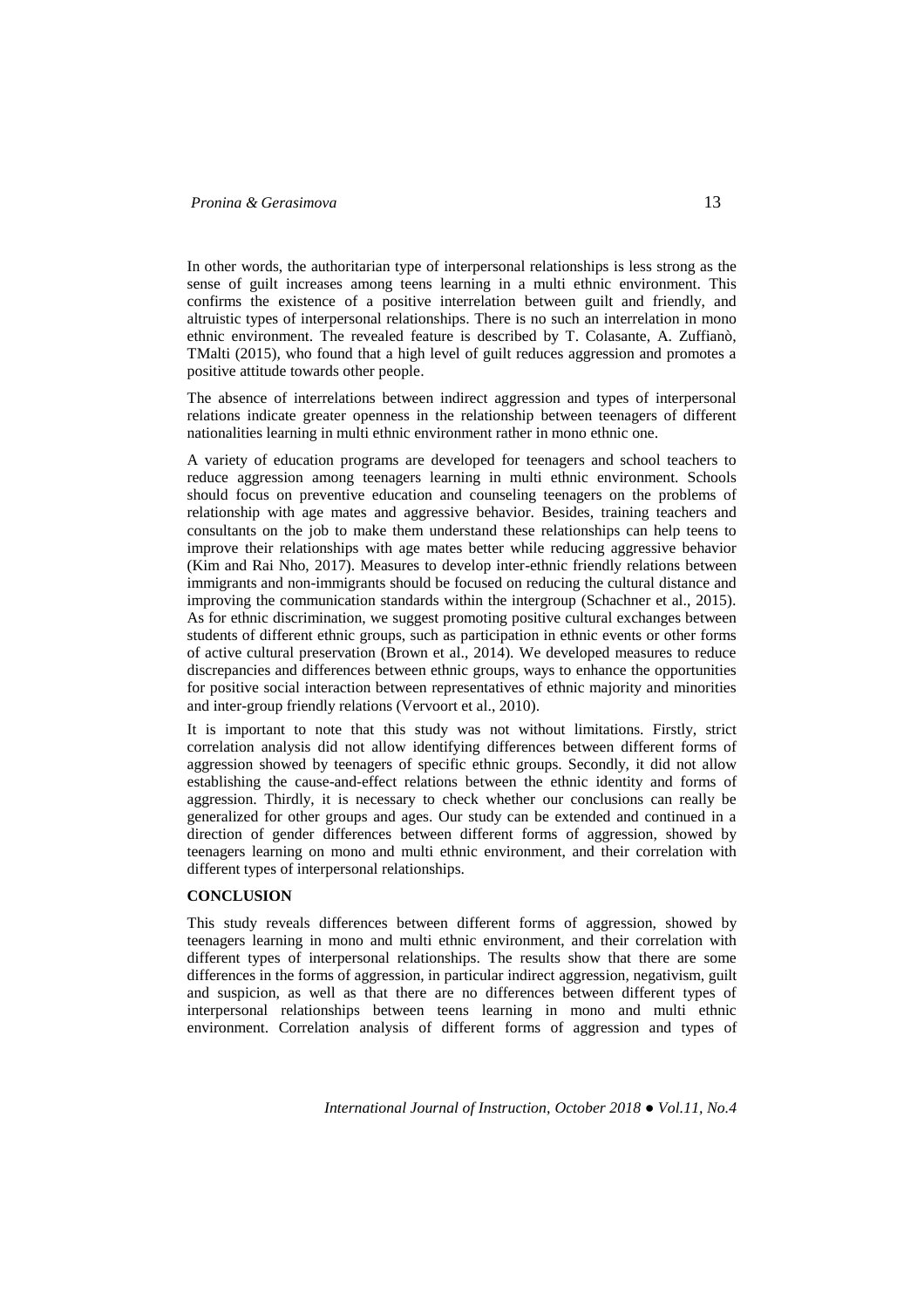interpersonal relationships showed that there are no interrelations between verbal aggression, negativism, resentment and all types of interpersonal relationships. The closest relationship is between the assault, indirect aggression and various types of interpersonal relationships, as evidenced by many previous studies (for example, Nedelusa Potirniche). Teenagers learning in multi ethnic environment have the closest correlation between guilt and various types of interpersonal relationships, as evidenced in previous studies (for example, T. Colasante, A. Zuffianò, TMalti).

This study describes the emotional and affective aspects of adolescents, their interpersonal and interethnic relationships in the group. Thus, we found that there are differences in the level of aggression showed by teens learning in mono and multi ethnic environment. These differences may affect interpersonal relationships. Thus, we have to study these aspects carefully in order to reduce the level of aggression/hostility. We have to continue shaping the tolerant attitude of teenagers to representatives of other nationalities and ethnicity. This, in turn, will prevent various manifestations of xenophobia and youth extremism.

# **ACKNOWLEDGEMENTS**

The research was carried out within the framework of the State Order issued by the Ministry of Education and Science of the Russian Federation (Project No. 27.9480.2017/NM *Project* d*evelopment for regional models of ethno-cultural education, which includes the content of general and pre-school education focused on shaping ethnic and civil identity among students, teaching interethnic tolerance and patriotism*).

## **REFERENCES**

Smith, [P. K.,](http://www.sciencedirect.com/science/article/pii/S0147176714000339#!) Blumberg, [H.,](http://www.sciencedirect.com/science/article/pii/S0147176714000339#!) Rutland, [A.](http://www.sciencedirect.com/science/article/pii/S0147176714000339#!) (2014). Cross-ethnic friendships: Are they really rare? Evidence from secondary schools around London. *[International Journal of](http://www.sciencedirect.com/science/journal/01471767)  [Intercultural Relations,](http://www.sciencedirect.com/science/journal/01471767)* [41,](file:///D:/Горлач%20Поліна/22411/%2041) 125-137.

Barry, [Ch. T., Katrina, H.M, Dougall,](http://www.sciencedirect.com/science/article/pii/S0191886917306426#!) A.C.б [Andersonб](http://www.sciencedirect.com/science/article/pii/S0191886917306426#!) [A.L. \(2017\).](http://www.sciencedirect.com/science/article/pii/S0191886917306426#!) Global and contingent self-esteem as moderators in the relations between adolescent narcissism, callous-unemotional traits, and aggression. *[Personality and Individual Differences](http://www.sciencedirect.com/science/journal/01918869)*[, 123,](http://www.sciencedirect.com/science/journal/01918869) 1-5.

Benish-Weisman, [M. \(2016\).](http://www.sciencedirect.com/science/article/pii/S0140197115001189) Brief report: Ethnic identity and aggression in adolescence: A longitudinal perspective. *[Journal of Adolescence](http://www.sciencedirect.com/science/journal/01401971)*, 47, 131–134.

[Blazek,](https://www.sciencedirect.com/science/article/pii/S0016718514001535#!) M. (2014). Migration, vulnerability and the complexity of violence: Experiences of documented non-EU migrants in Slovakia. *[Geoforum](https://www.sciencedirect.com/science/journal/00167185)*[, 56,](https://www.sciencedirect.com/science/journal/00167185) 101-112

Boda, [Z.,](http://www.sciencedirect.com/science/article/pii/S0378873315000234#!) Néray, [B.](http://www.sciencedirect.com/science/article/pii/S0378873315000234#!) (2015). Inter-ethnic friendship and negative ties in secondary school. *[Social Networks](http://www.sciencedirect.com/science/journal/03788733)*, 3, 57-72.

Brown, C., Langille, D., Tanner, J., Asbridge, M. (2014). Health- Compromising Behaviors Among a Multi-Ethnic Sample of Canadian High School Students: Risk-Enhancing Effects of Discrimination and Acculturation. *Journal of Ethnicity in Substance Abuse*, 13(2), 158-178.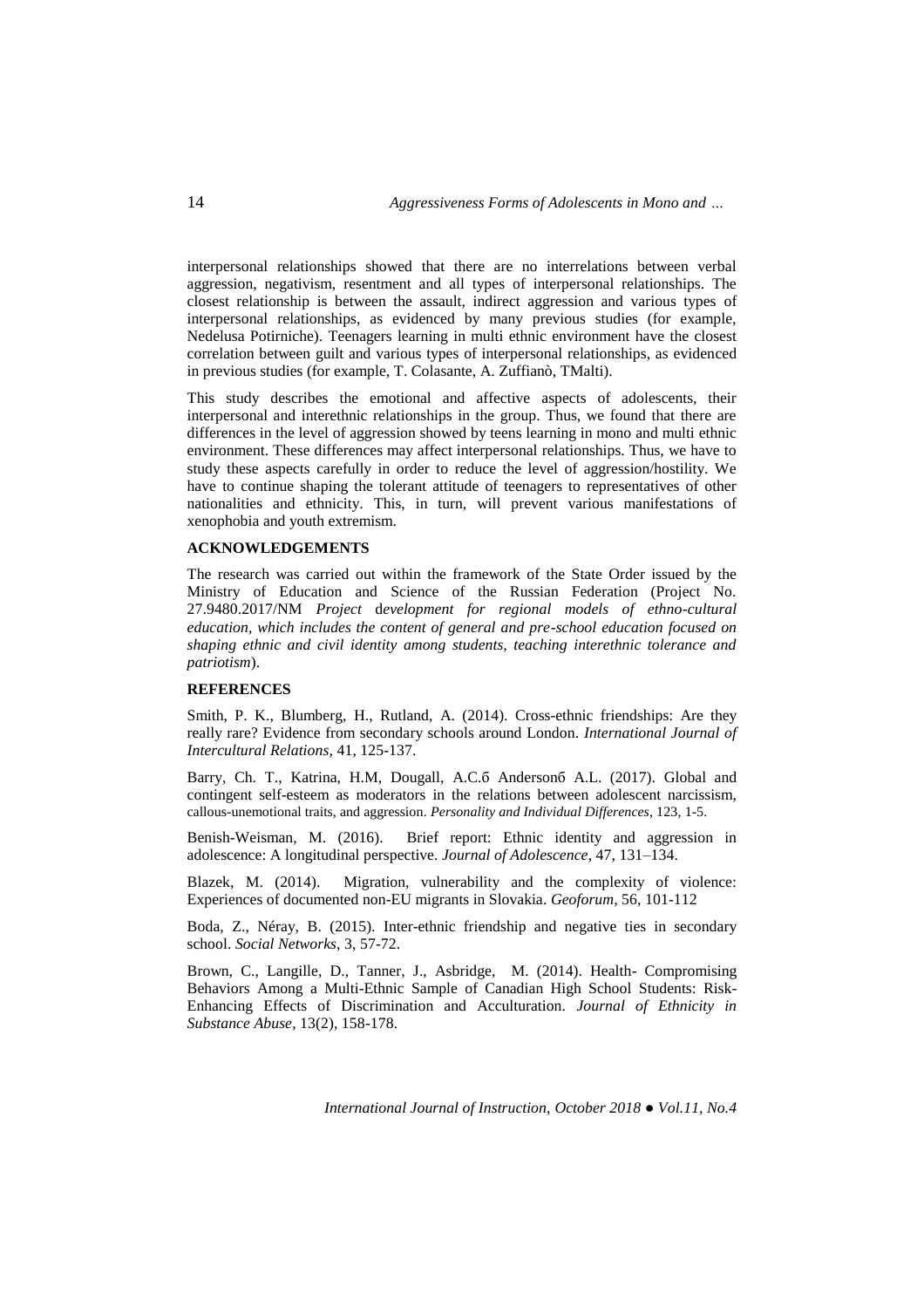Bushman, [B.J.,](http://www.sciencedirect.com/science/article/pii/B9780123750006000057) O'Brien, [E.H. \(2012\).](http://www.sciencedirect.com/science/article/pii/B9780123750006000057) *Aggression*. [Encyclopedia of Human Behavior](http://www.sciencedirect.com/science/referenceworks/9780080961804)  [\(Second Edition\),](http://www.sciencedirect.com/science/referenceworks/9780080961804) pp. 37–43.

Colasante, [T.,](http://www.sciencedirect.com/science/article/pii/S0193397315000556#!) Zuffianò, [A.,](http://www.sciencedirect.com/science/article/pii/S0193397315000556#!) Malti [T. \(](http://www.sciencedirect.com/science/article/pii/S0193397315000556#!)2015). Do moral emotions buffer the angeraggression link in children and adolescents? *[Journal of Applied Developmental](http://www.sciencedirect.com/science/journal/01933973)  [Psychology](http://www.sciencedirect.com/science/journal/01933973)*[, 41,](file:///D:/Горлач%20Поліна/22411/%2041) 1-7.

[Faris,](http://www.sciencedirect.com/science/article/pii/S037887331000033X#!) R., [Ennett,](http://www.sciencedirect.com/science/article/pii/S037887331000033X#!) S. (2012). Adolescent aggression: The role of peer group status motives, peer aggression, and group characteristics. *[Social Networks](http://www.sciencedirect.com/science/journal/03788733)*, 34I(4), 371-378.

Kauten, [R.,](http://www.sciencedirect.com/science/article/pii/S0191886914000300#!) Barry, [Ch. T.](http://www.sciencedirect.com/science/article/pii/S0191886914000300#!) (2014). Do you think I'm as kind as I do? The relation of adolescent narcissism with self- and peer-perceptions of prosocial and aggressive behavior. *[Personality and Individual Differences](http://www.sciencedirect.com/science/journal/01918869)*[, 61–62,](http://www.sciencedirect.com/science/journal/01918869) 69-73.

Kim, [S.,](http://www.sciencedirect.com/science/article/pii/S0190740917305273#!) Rai Nho, [C. \(2017\).](http://www.sciencedirect.com/science/article/pii/S0190740917305273#!) Longitudinal reciprocal effects between peer relationship difficulties and aggressive behaviors in Korean adolescents. *[Children and Youth](http://www.sciencedirect.com/science/journal/01907409)  [Services Review](http://www.sciencedirect.com/science/journal/01907409)*.

[Laurence,](http://www.sciencedirect.com/science/article/pii/S0049089X16306640#!) J., [Lee, B.](http://www.sciencedirect.com/science/article/pii/S0049089X16306640#!) (2017). Countervailing contact: Community ethnic diversity, antiimmigrant attitudes and mediating pathways of positive and negative inter-ethnic contact in European societies. *[Social Science Research](http://www.sciencedirect.com/science/journal/0049089X)*.

[Lee,](http://www.sciencedirect.com/science/article/pii/S0049089X15300727#!) S., [Foote,](http://www.sciencedirect.com/science/article/pii/S0049089X15300727#!) J., [Wittrock,](http://www.sciencedirect.com/science/article/pii/S0049089X15300727#!) Z., [Xu,](http://www.sciencedirect.com/science/article/pii/S0049089X15300727#!) S., [Li, N., French,](http://www.sciencedirect.com/science/article/pii/S0049089X15300727#!) D.C. (2017). Adolescents' perception of peer groups: Psychological, behavioral, and relational determinants. *[Social Science Research](http://www.sciencedirect.com/science/journal/0049089X)*, [65,](http://www.sciencedirect.com/science/journal/0049089X/65/supp/C) 181-194.

Light, [M.T. \(2017\).](http://www.sciencedirect.com/science/article/pii/S0049089X16304574#!) Re-examining the relationship between Latino immigration and racial/ethnic violence. *[Social Science Research](http://www.sciencedirect.com/science/journal/0049089X)*, [65,](http://www.sciencedirect.com/science/journal/0049089X/65/supp/C) 222-23[9.](https://doi.org/10.1016/j.ssresearch.2017.03.005)

Massarwi, [A.Ah.,](http://www.sciencedirect.com/science/article/pii/S0145213416302502#!) Khoury-Kassabri, [M. \(2017\).](http://www.sciencedirect.com/science/article/pii/S0145213416302502#!) Serious assault violence among Arab-Palestinian adolescents: The role of exposure to neighborhood violence, perceived ethnic discrimination, normative beliefs, and, parental communication. *[Child Abuse &](http://www.sciencedirect.com/science/journal/01452134)  [Neglect](http://www.sciencedirect.com/science/journal/01452134)*, [63,](file:///D:/Горлач%20Поліна/22411/63) 233-244.

Mastikova, N.S. (2016). Ethnic tensions in Russia and Europe (according to the European Social Survey, 2012). *Sociological Journal*, 22(1), 95-113.

[Munniksma,](http://www.sciencedirect.com/science/article/pii/S0147176714001461) A., Verkuyten, [M.,](http://www.sciencedirect.com/science/article/pii/S0147176714001461) Flache [A.,](http://www.sciencedirect.com/science/article/pii/S0147176714001461) Stark [T.,](http://www.sciencedirect.com/science/article/pii/S0147176714001461) Veenstra, [R.](http://www.sciencedirect.com/science/article/pii/S0147176714001461) (2015). Friendships and outgroup attitudes among ethnic minority youth: The mediating role of ethnic and host society identification. *[International Journal of Intercultural Relations](http://www.sciencedirect.com/science/journal/01471767)*, [44,](file:///D:/Горлач%20Поліна/22411/%2044) 88–99.

Munteanu, A.D., Dragomir, G.-M. (2011). Configuration of gender aggressiveness with teenagers. *Procedia - Social and Behavioral Sciences*, 30, 63 – 67.

Paisi-Lazarescu, [M.](http://www.sciencedirect.com/science/article/pii/S1877042814024380#!) (2014). Psychological Variables of Aggression at Teenagers. *Procedia - [Social and Behavioral Sciences,](http://www.sciencedirect.com/science/journal/18770428)* [127,](file:///D:/Горлач%20Поліна/22411/%20127) 743-747.

[Peets,](http://www.sciencedirect.com/science/article/pii/S0022096514000307#!) K., [Hodges,](http://www.sciencedirect.com/science/article/pii/S0022096514000307#!) E.V.E. (2014). Is popularity associated with aggression toward socially preferred or marginalized targets? *[Journal of Experimental Child Psychology,](http://www.sciencedirect.com/science/journal/00220965)*  [124,](http://www.sciencedirect.com/science/journal/00220965/124/supp/C) 112-123.